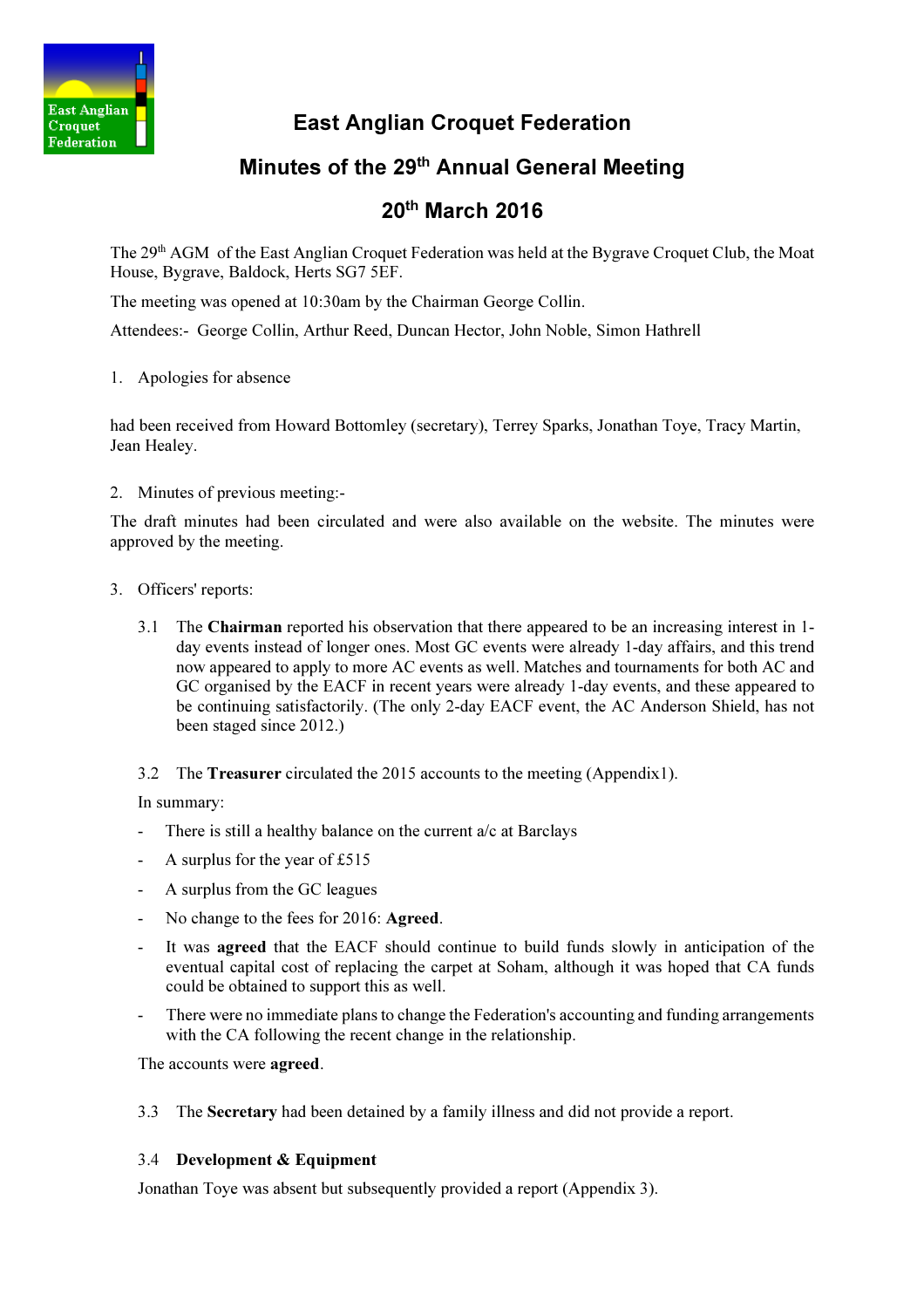#### 3.5 Golf Croquet

 John Noble circulated a summary of the GC Level Play and Handicap Leagues for 2015, and the corresponding plans for 2016 (Appendix 2). Although several clubs had yet to respond to his enquiries, the latest expectation was that there would be the same number of teams (11) as last year in the Level Play League, and perhaps 2 more in the Handicap League, bringing the total to 25 for the latter.

- A new match format had been designed for use at clubs with only one court available. A standard score-sheet form for this format will be added to the EACF website. Action: JN and SH.
- It was noted that the CA's standard daily rate for court hire was increasing from £30 to £31, and the EACF would adopt the same increase where applicable.
- It was agreed that notification of league entries was needed earlier in the year in order to be ready for play to start in April.

#### 3.6 Indoors

Terrey Sparks provided a report in his absence. The 2014-15 winter season had been well attended and showed a profit, but the 2015-16 winter less so, particularly in the October weekend.

#### 3.7 CA Representative

Terrey Sparks reported that the CA finances are in good shape, with a surplus of some £33,000. About £20,000 of this had been earmarked for the development fund, and £10,000 to pay for a website programmer in preparation for the addition of a large number of new CA members from clubs following the change in organisation.

The CA has decided that every member will receive 6 editions of the Gazette in paper form in the first year, and then in subsequent years there could be an option for members to receive it in electronic form instead, perhaps in return for a reduced membership fee.

From 2017 the current CA "Tournament Members" will be re-designated as "Premium Members" with an annual fee reducing from £43 to £40, while "Non-Tournament Members" will be redesignated "Supporters" and have a fee reduced from £22.50 to £20. The Student fee will reduced from £16 to £15, and the Overseas Member fee will remain unchanged. To balance those changes the Club Levy will increase by £1 per club member.

There will be a revised scale of fees for new CA member clubs, dependent on size, which applies for the first 3 years.

The number of CA individual members is stable at around 1700, and the number of CA member clubs has increased from 168 to 175.

A National Croquet Day is planned for Sunday 5<sup>th</sup> June. Clubs can choose how to take advantage of this.

#### 3.8 Webmaster

Simon Hathrell reported that the website had been operating without any significant problems. Recent work had concentrated on improving the security of the Court Booking System, and migrating the mechanisms for managing passwords into the same technical framework used by the rest of the EACF website.

2 new clubs, Newport and Colchester, plan to start using the Court Booking System for the 2016 summer season.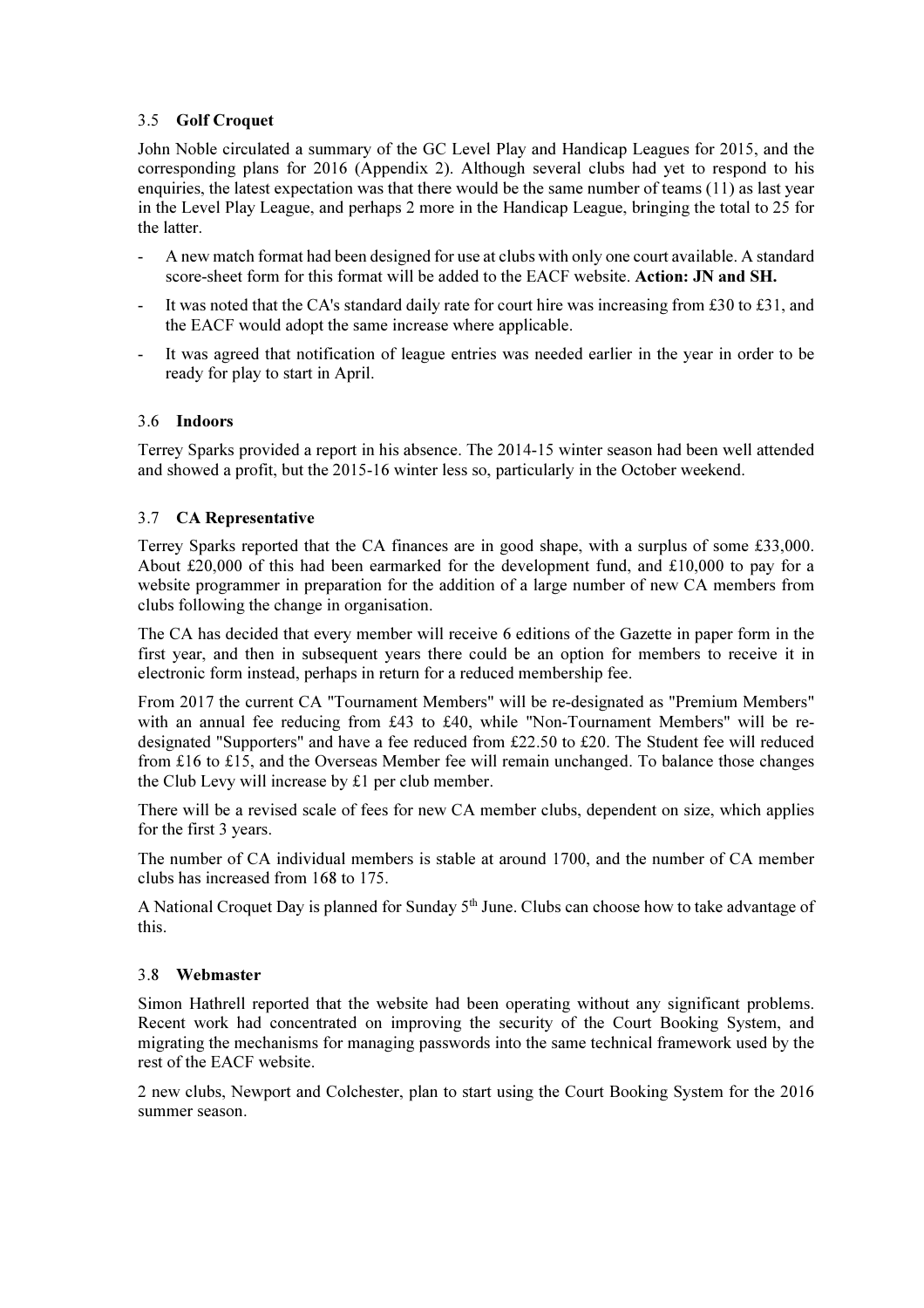- 4. Election of Officers and Committee members for the 2016 year
- Howard Bottomley had indicated his wish to stand down as **secretary**, and a replacement is required. Position vacant.
- Terrey Sparks indicated his wish to stand down from organising winter events at Soham, but was prepared to continue with his other responsibilities. Position vacant. Meanwhile DH agreed to ensure that weekend dates for the 2016-17 winter season would be booked at Soham in good time. Action: DH.
- Tracy Martin indicated her wish to stand down from the committee. Not replaced.
- The remaining officers and committee members were re-elected unopposed.
- 5. Election of the Auditor

Re-election of Trevor Hiorns as examiner was agreed.

- 6. 2016 Programme
- The 2016 summer programme is now all arranged with dates and venues, with the exception of the final of the GC Level Play League which is still only provisionally on 25th September, venue to be confirmed.
- The 2016 AC Club Champions tournament is scheduled for 17th April at Wrest Park. As of 20th March there were still 3 remaining vacancies.

 It was suggested that it would be useful for the EACF to obtain the names of all the champions from member clubs after the end of each summer season, so that they could be notified directly of the EACF AC and GC club champions tournament dates at the earliest opportunity.

7. CA Federation arrangements

The new arrangements for Federation relationship with the CA have now technically come into effect, though individual club members should not see any change until 2017.

8. AOB

No other business was raised.

9. Next meeting.

The next committee meeting is set for 2pm on Thursday 27th October at Bygrave. The date and venue of the next AGM should be decided at that committee meeting.

> SJH March 2016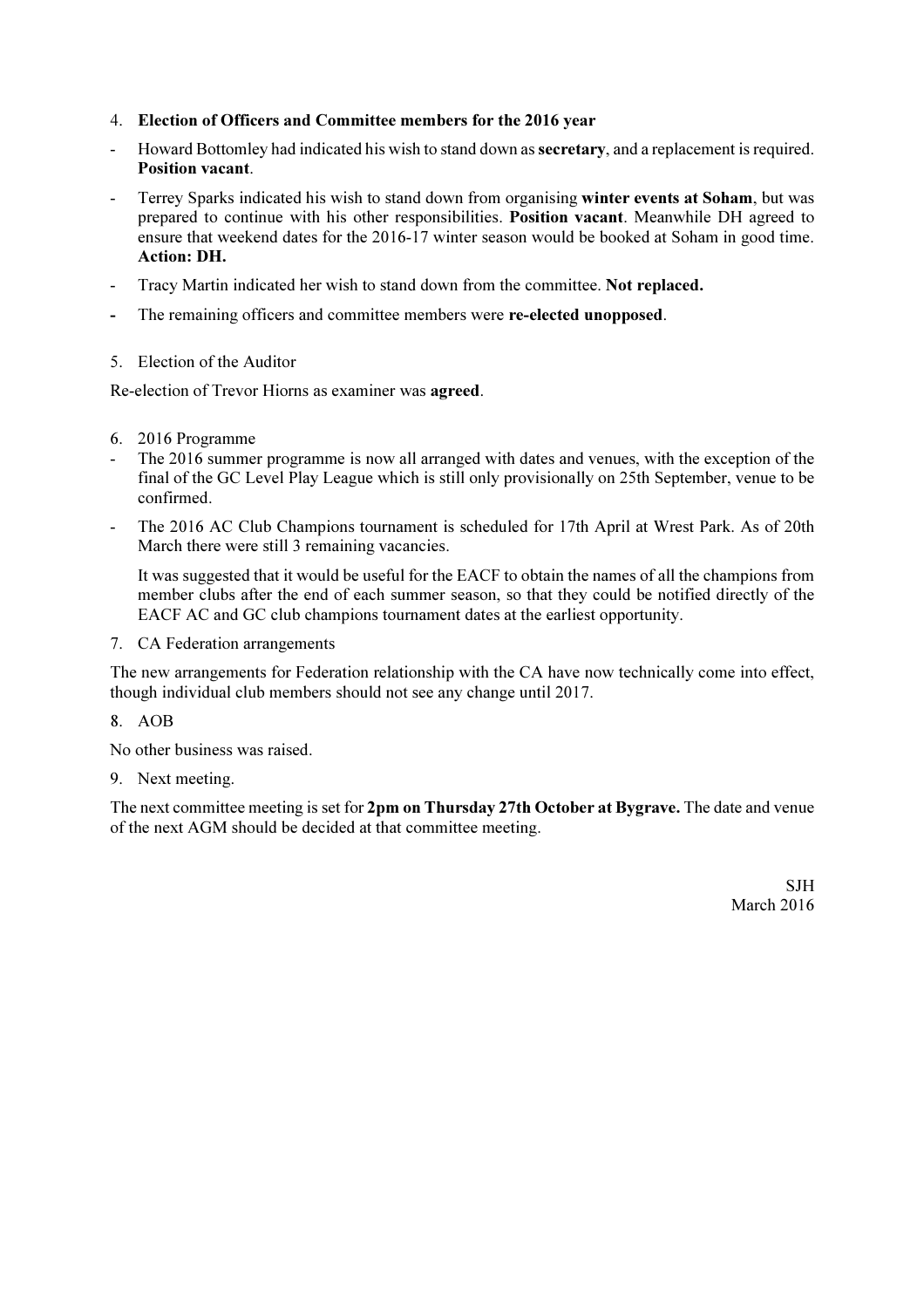#### EAST ANGLIAN CROQUET FEDERATION

#### Statement of Accounts for the year ended 31<sup>st</sup> December 2015

|                                       | 2015<br>£ | 2014<br>£ |
|---------------------------------------|-----------|-----------|
| <b>Income</b>                         |           |           |
| Subscriptions                         | 540.00    | 600.00    |
| Equipment hire and sales -CA Grant    | 483.00    | 94.00     |
| Interest received                     | 7.10      | 7.10      |
| Net surpluses on playing activities   |           |           |
| GC league                             | 100.00    | 190.90    |
| <b>GC Champions Day</b>               | 00.00     | 30.00     |
| GC Inter-Counties -Ken Wheeler Shield | 30.00     | 24.00     |
| <b>AC Champions Day</b>               | 00.00     | 00.00     |
| AC League                             | 70.00     | 10.00     |
| Indoor Croquet -see deficit below     | ---       | 385.00    |
| <b>GC Masterclass</b>                 | 30.50     |           |
|                                       | 1260.60   | 1,341.00  |
| <b>Less Expenditure</b>               |           |           |
| <b>Sundry Expenses</b>                |           | 20.76     |
| <b>AGM Hall Hire</b>                  | ---       | 88.00     |
| Website                               | 51.00     | 48.99     |
| Equipment, indoor                     | 199.99    | 366.52    |
| Equipment, outdoor                    | 483.00    | 60.00     |
| Net deficits on playing activities    |           |           |
| Indoor-playing                        | 11.00     |           |
|                                       |           |           |
|                                       | 744.99    | 584.27    |
| Surplus for the year                  | 515.61    | 756.73    |
| <b>Balance Sheet</b>                  |           |           |
| Funds brought forward                 | 5,434.05  | 4,677.32  |
| Add surplus for the year              | 515.61    | 756.73    |
| Funds carried forward                 | 5,949.66  | 5,434.05  |
| Represented by:                       |           |           |
| <b>Barclays Bank</b>                  | 2,398.16  | 1,860.16  |
| Nationwide Building Society           | 3,560.99  | 3,553.89  |
| Debtors and prepayments               | 50.51     | 20.00     |
| Less creditors                        | (60.00)   |           |
|                                       | 5,949.66  | 5,434.05  |
|                                       |           |           |

Arthur Reed …………………….. Honorary Treasurer

I have examined the books and records of The East Anglian Croquet Federation. The above accounts are in accordance therewith and with the information and explanations I have received.

Trevor Hiorns ………………………….. Honorary Examiner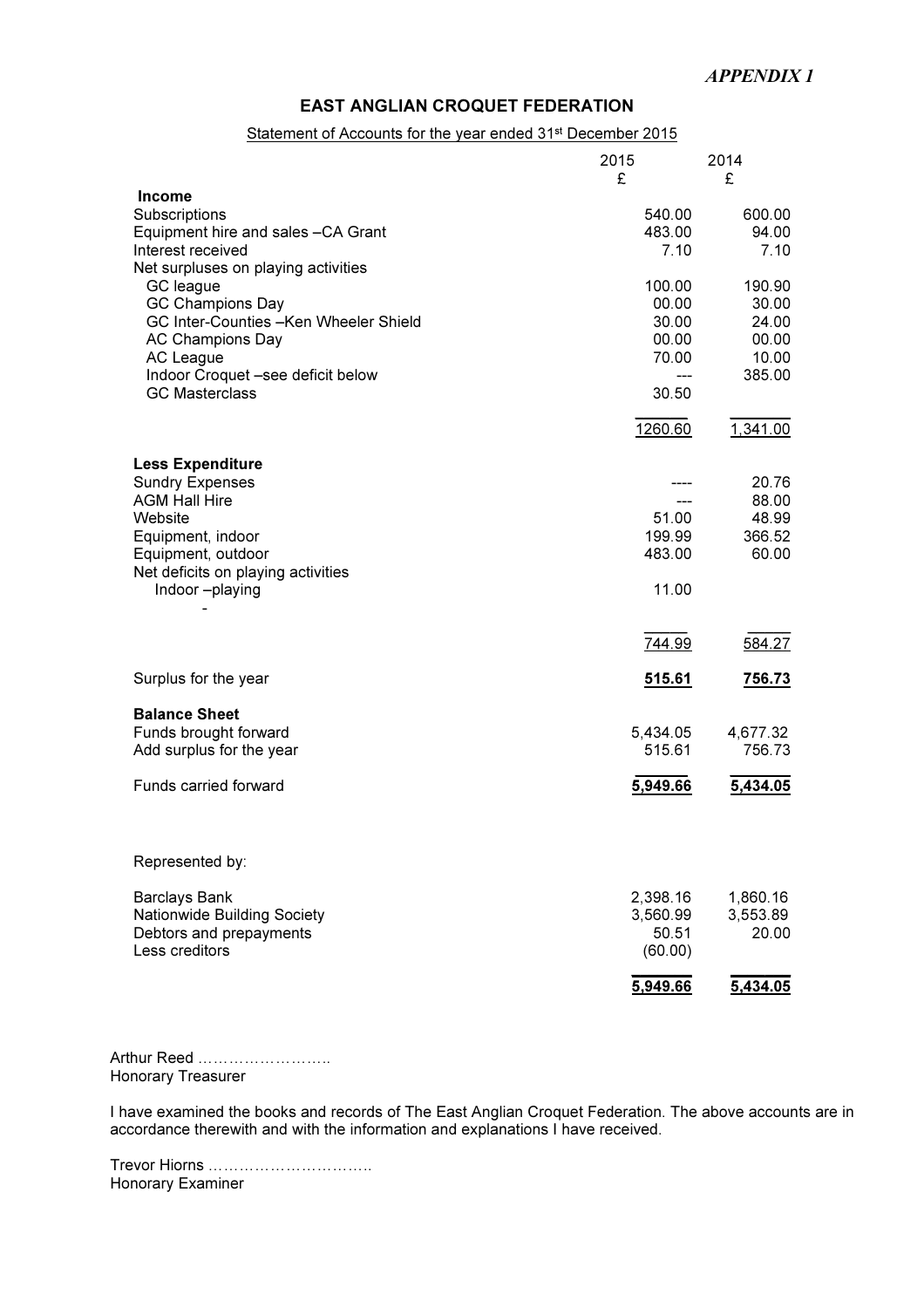## EAST ANGLIAN CROQUET FEDERATION

Treasurer's Report

AGM and Committee Meeting 20th March 2016

#### 1. Accounts

Barclays Bank The balance on the account is £2438.16

**Nationwide** 

There has been no occasion to make any transactions on this account and the present balance is £3560.99

#### 2. Bank Mandate

The signatories on the accounts are currently The Chairman, The Treasurer and The Tournament Secretary. No change is necessary.

#### 3. 2015 Examined Accounts

Copies of the accounts have been circulated and copies of the signed accounts will be available at the AGM. There was a surplus of £515.61 on the Income and Expenditure account compared with £756.73 in 2014. Subscription income was down slightly due to 2 members deciding not to renew. The subscription for Peterborough was received too late to be included in the 2015 accounts so has been carried forward to the current year. Our Development Officer, Jonathan Toye, secured a grant of £483 from the Croquet Association for the purchase of 4 new mallets to add to our stock of equipment plus repairs to some of our existing mallets. A healthy but reduced surplus was achieved on the GC league because EACF now pays the costs of lawn hire for the semi-finals as well as the final of the GC handicap league. The AC league also produced a surplus of £70 because this was the first year that all participating clubs had paid the £10 entry fee. Other outdoor events generally broke even or generated a small surplus. The indoor weekends made a small loss of £11 compared with a substantial surplus last year. This was due to a significant drop in the number of entries for the October and December weekends and the committee will keep this under review to see if any changes in the indoor programme are necessary. The only capital cost on indoor equipment was £199.99 on a box and padlock to house the two monitors purchased in 2014.

The cost of website hosting was £51, a small increase on 2014. We are grateful to Duncan Hector for offering a venue for our meetings thus avoiding the AGM Hall Hire costs incurred in previous years.

The prepayment of £50.51 is for website hosting in 2016.

The £60 shown against creditors is for the lawn hire charges owed to Colchester CC for hosting the GC level GC league final.

In summary the balance carried forward is £5,949.66.

#### 4. Examiner

Trevor Hiorns has examined the 2015 accounts and signed the Statement of Accounts.

A. Reed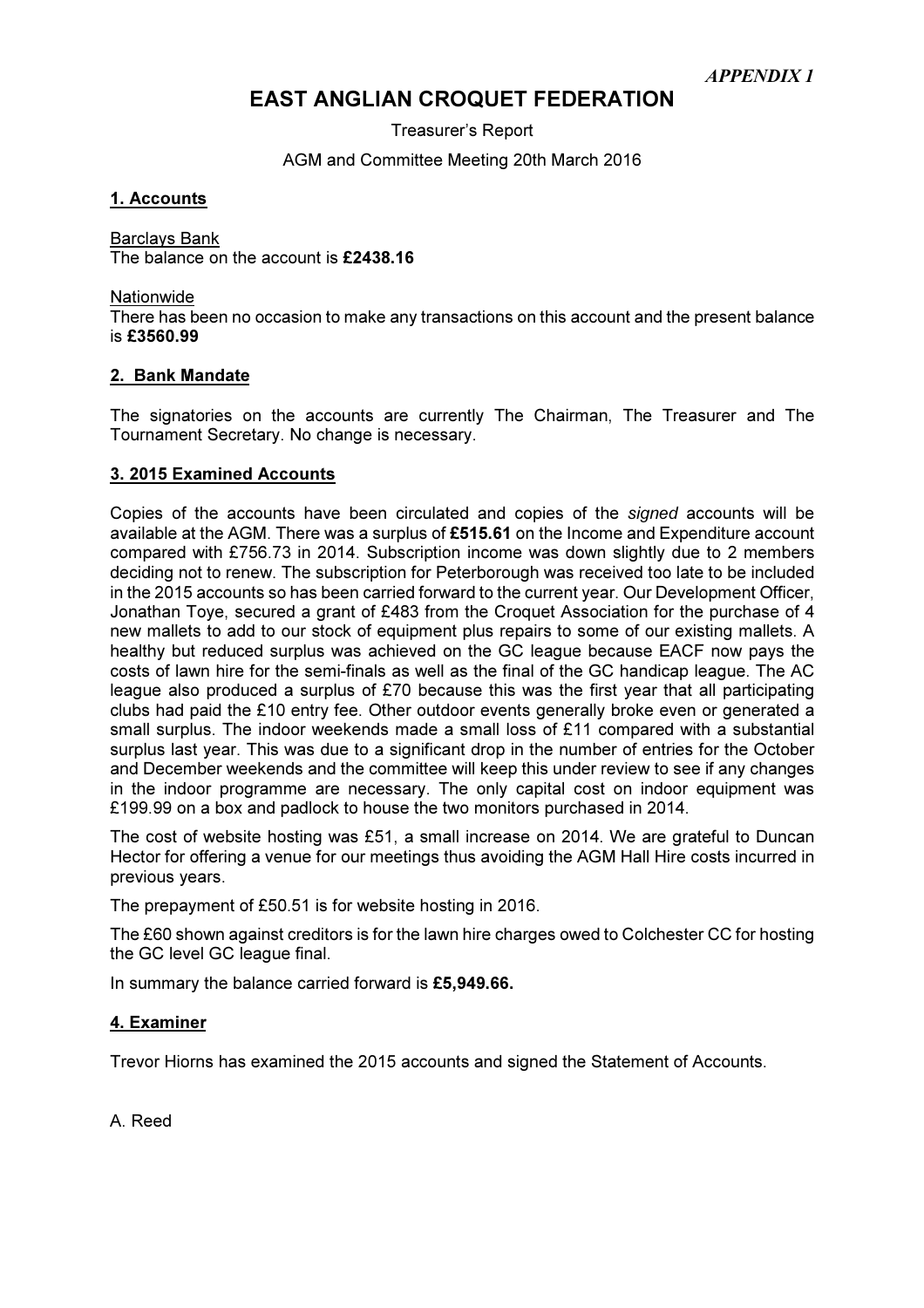# 2016 EACF Golf Croquet Leagues Report

## 1. HANDICAP LEAGUE

#### Finals.

Ipswich will host the final on Sunday 2 October 2016. Watford (11 September) and Colchester (18 September) will host the two area semi-finals.

#### Changes in 2016.

23 teams played in 2015 (see attached spreadsheet). Downham is the only new club to have expressed an interest in playing in 2016 so far. Stony Stratford may enter two teams this year.

The EACF Committee discussed how best to include one-lawn clubs in our competitions and agreed to trial a system in this year's Handicap League. In essence, where a one-lawn club has been drawn to host a match, then it will be played by teams of three players on each side rather than teams of four, and over ten games (one double, nine single games) rather than 18. Where a multi-lawn club hosts a one-lawn club, then the match will be the normal four-player format.

The one-lawn format will give results ranging from 5-5 to 10-0, broadly comparable to the 9-9 to 18-0 results from the usual four-player matches. The ten games will be made up of nine singles games – that is, each player playing each opponent (H1 v A1, H1 v A2, H1 v A3, H2 v A1, H2 v A2, H2 v A3, H3 v A1, H3 v A2, H3 v A3) – and one doubles game H1H2 v A1A2. This will mean five rounds of games: everyone playing in the first round; H1/H2/A1/A2 will each sit out one round, while H3/A3 sits out two rounds (rounds 2 and 4). It is much clearer when you see the scoresheet!

It is possible, where two or three strong multi-lawn teams vie for the top slot in a group that the team which had played away in a single-lawn game could be disadvantaged in terms of numbers of games won. The ranking in that circumstance is most likely to be decided by the "who-beat-whom" rule. Moreover, any concern is outweighed by the opportunity offered to players who are members of one-lawn clubs.

The rules will be changed to reflect the inclusion of one-lawn clubs as discussed above.

The formal country-wide adoption of the handicapping system trialled in our region last year means that the other rule changes made last year can be rolled forward to 2016 without further amendment.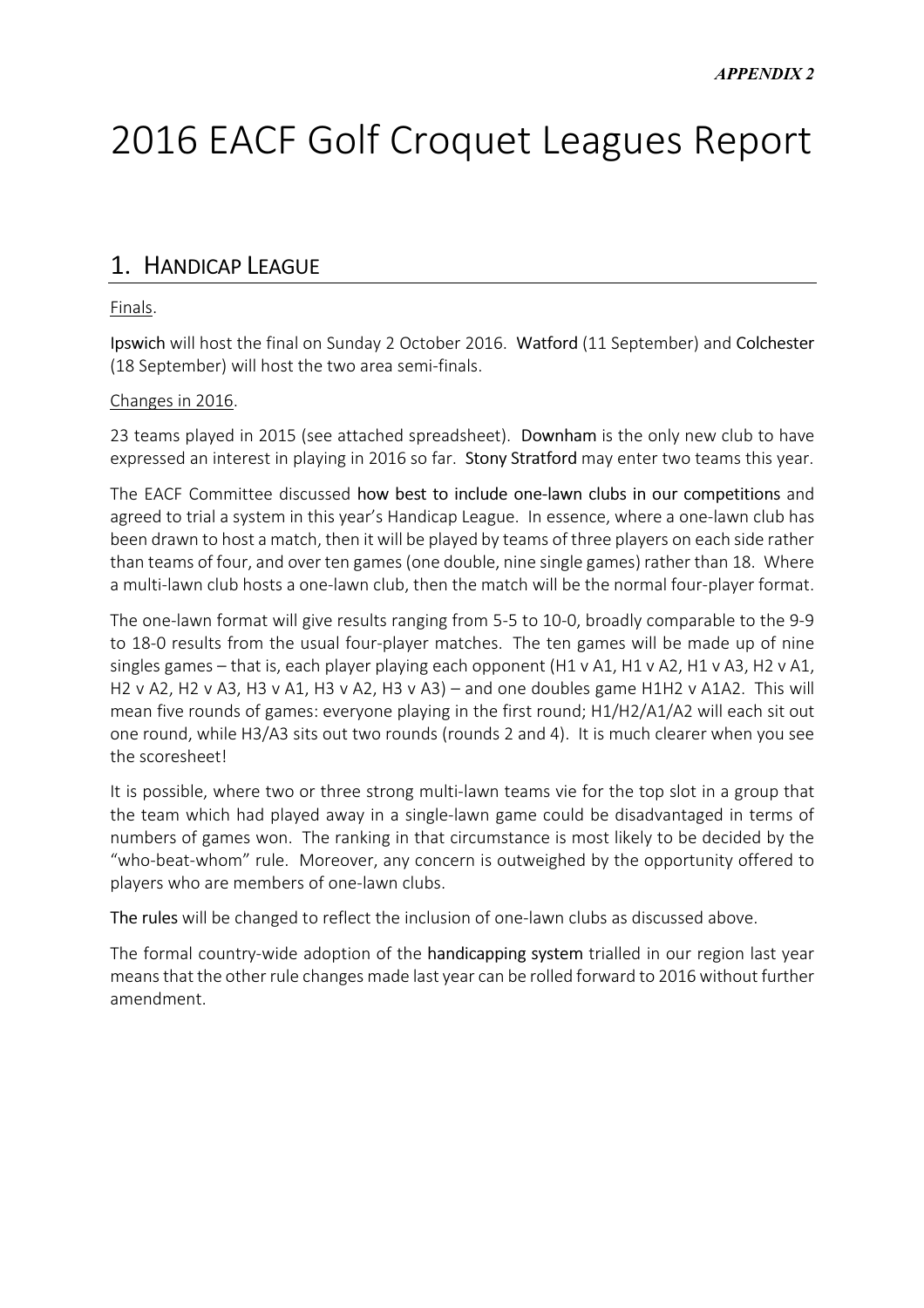# 2. LEVEL PLAY LEAGUE

Finals.

Location to be confirmed, the final will be held on Sunday 25 September or 9 October 2016.

#### Changes in 2016.

11 teams played in 2015 (see attached spreadsheet). I have no indication so far that any new clubs will enter the league in 2016. There will be no substantive change to the rules.

Home captains rather than the league manager will take responsibility for submitting the results for inclusion in the WCF Golf Croquet Grading System.

## 3. FINANCE

The lawn fees payable for finals (two) and semi-finals (two) should be in line with the CA guidance (£30 per lawn in 2015). No other expenditure is expected. The 2016 Budget is shown below:

| <b>Estimated Income</b>      | Handicap   | 250        | 25 teams @ £10 |
|------------------------------|------------|------------|----------------|
|                              | Level Play | <u>110</u> | 11 teams @ £10 |
|                              |            | 360        |                |
| <b>Estimated Expenditure</b> | Handicap   | 180        | 3 x 2 @ £30    |
|                              | Level Play | <u>60</u>  | 1 x 2 @ £30    |
|                              |            | 240        |                |
|                              |            |            |                |
| Net Income (Expenditure)     |            | 120        |                |

### Dr John Noble

March 2016